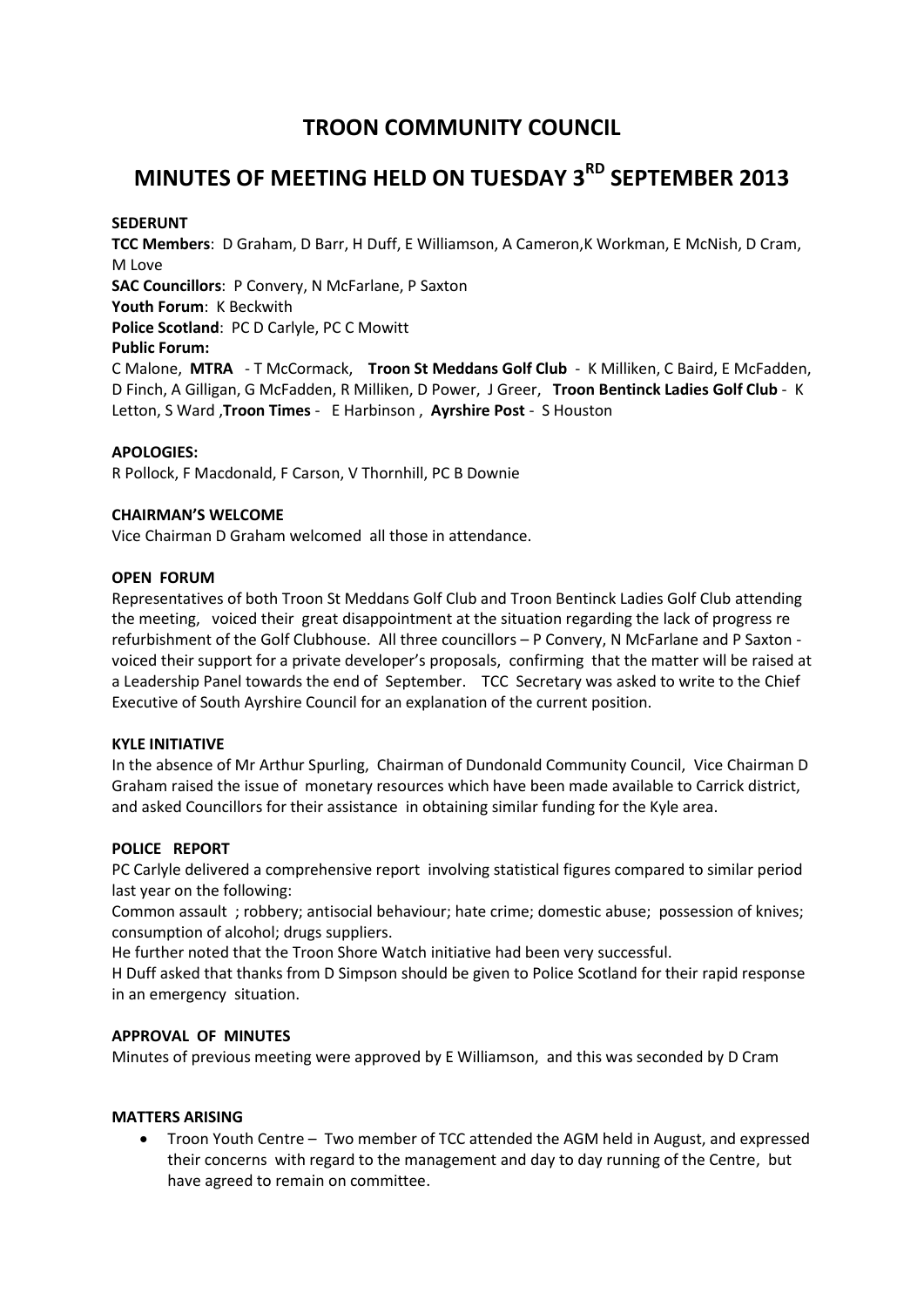- Toilet Block at Barassie Cllr McFarlane confirmed that the sale has now been signed off.
- Sale of Toilet Block at Templehill -ongoing
- Repairs to Bollards at Muirhead completion still ongoing

## **YOUTH FORUM REPORT**

K Beckwith delivered an informative report making note of the following points: Architects have been at Marr College recently, and the chosen architect is scheduled to be nominated by the end of September, when a public consultation will take place. New initiatives taking place in school include:

New S6 Captains;New Formatted Student Council;Encouraging stronger pupil-teacher relationships (including the Head Teacher joining the Guitar Club) ;Motivation – Ambition, Respect, Responsibility – boosting the Arts Programme;Drama being introduced into the curriculum;School show being initiated and maintained by a new production team;16 new staff members.

Keir ended his report by stating that due to his education commitments in the coming he would step down as Youth Forum Representative, but would introduce a replacement at the next meeting

## **CORRESPONDENCE**

**Sent**

- Letter of thanks to Simply Hair & Beauty
- Letter of support and donation to Marr Rugby Club
- Email to Mr D Stewart, Chairman of Marr Trust re two TCC members' contact details

## **Incoming**

- Draft South Ayrshire Mental Health Strategy 2013-2016
- South Ayrshire Council Wintertainment Procession (passed to H Duff for G Mulveny)
- E-mail from G Collins,Community Engagement Manager,SAC, re Troon Community Council Meeting Announcement Banner Display at the Town Hall
- South Ayrshire Council Updated Community Council Handbook (mention was made of the postage costs incurred at a rate of £1.09 per envelope, with a suggestion of writing to the CEO)
- Living Streets Scotland Walkable Communities Project
- Cheryl McEvoy, Editor, Ayrshire Post invitation to attend Live@Troon event, re launch of Troon Edition
- V. Gwynne invitation to attend Fair Trade Association meeting
- Letter of Resignation TA McNish

## **COUNCILLORS' REPORTS**

**Cllr N McFarlane** spoke of the following:

- Ayrshire and Arran Doctors' practices use of call centres, and the resultant exorbitant charges
- Enthusiastic and successful Coastal Rowing Club event
- Marr Rugby Club framed photograph now on display in the Library
- Updated Community Council Handbook, and some suggestions for future inclusion

## **Cllr P Saxton** spoke of the following:

- Swing Parks having been repainted
- Vandalism at Muirhead
- Troon Youth Centre AGM being poorly attended, and proposed staffing changes, the immediate necessity for the appointment of a Youth Worker, a proposed Open Day for Parents, and information to local schools being undertaken.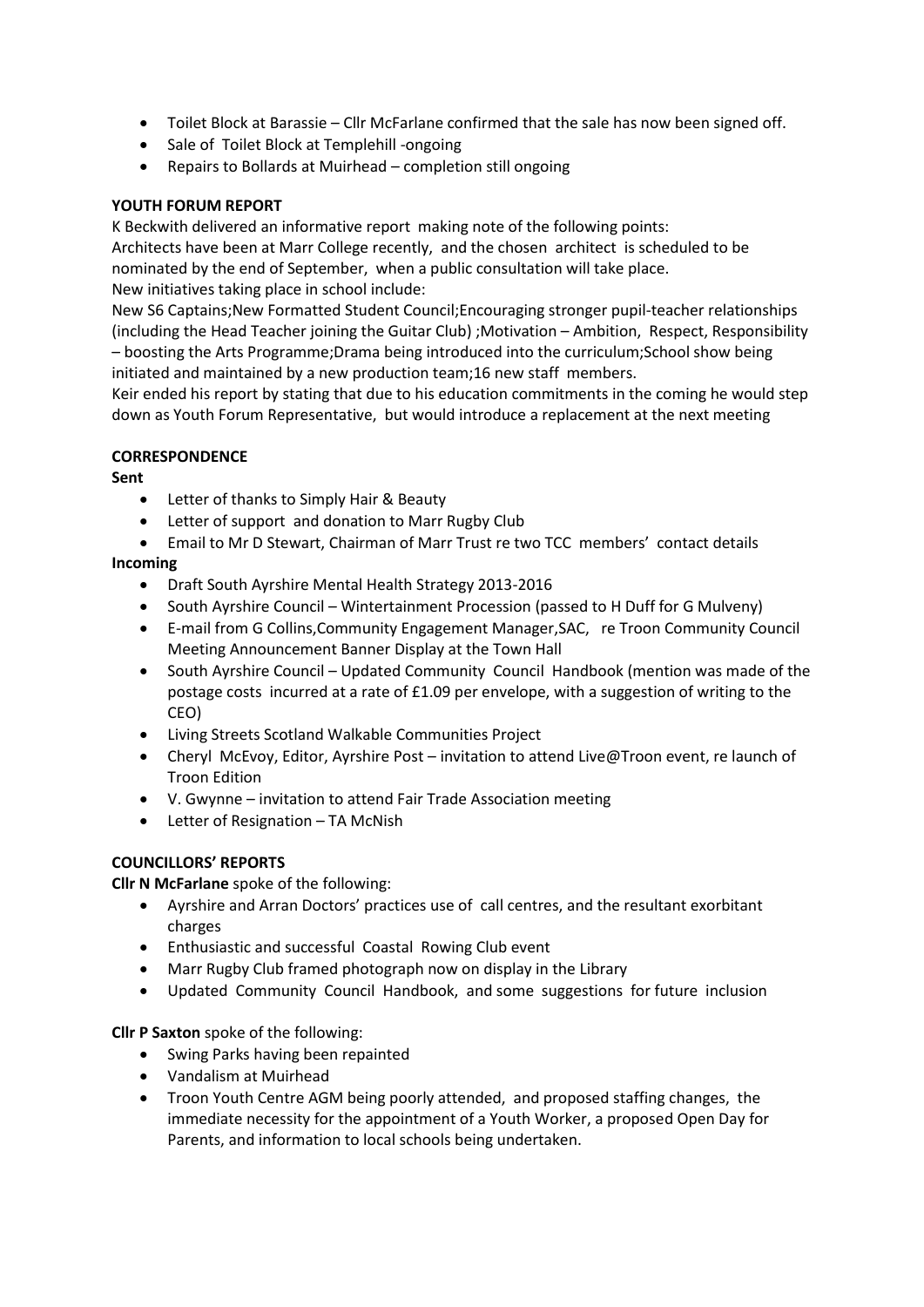**Cllr P Convery** spoke of the following:

- Complaints correspondence received from residents in Portland Terrace/Titchfield Road re parking restrictions and poor signage re parking areas
- Of the excellent service of a dedicated SAC officer with regard to sourcing funding for community associations, and of his forthcoming meeting with her
- Of some 29 councils having achieved windfarm renewal funds
- SPT Calming Proposals near St Patrick's Primary School D Graham asked the position re assessment by firm of Parking Consultants with regard to general parking problems in Troon, but communication of outcome has still to be received.

## **TREASURER'S REPORT**

D Cram confirmed that Troon Community Council's funds were in a healthy and stable position

#### **OTHER REPORTS**

#### **Wintertainment –**

H Duff confirmed that all arrangements were now in place, and of her intention to check with all participating shops with regard to having lights on during the event.

#### **A O C B**

**A Cameron** asked councillors re the position of monies being available to Seaside towns. It was stated that the Scottish Government designates the chosen towns. She made mention of lights being out on footpath, and their non-repair being the subject of a dispute between contractors and the Council. P Convery will investigate.

**K Workman** asked re suitable storage space for the Chernobyl Children's Lifeline. Cllr McFarlane advised contact with SAC for a possible 6 months' lease of buildings such as disused toilet block at Templehill.

**Troon Youth Centre** -K Beckwith advised that he had been requested to take down the TYC website details. C Malone spoke of his meeting with Ms N Sykes (SAC), and of his offer to assist as a Youth Worker in the running of TYC, with poor reception . General opinion was one of no confidence in the present situation.

**D Graham** spoke of his attendance at an Access Forum Meeting and confirmed that the Government can close rights of way, without public consultation, for major events. He also spoke of the 5 Troon Walks.

**E Williamson** spoke of the continuing confusion of drivers at the traffic lights at Church St/Portland St, and it was agreed that, once again, this was due to poor driving skills. She further noted that the amber lights at Lang Road had been out of action for 2 weeks.

**D Barr** praised the work of those responsible for the magnificent floral displays in Troon Centre, and its surrounds. In addition she made mention of the Smugglers Trail and the necessity for clearing undergrowth in some of the area She also raised the problem with the "Grey Bins", and asked what the cost was to ratepayers. When it was explained that the Scottish Government had funded this initiative, and that contents would be recycled in North Ayrshire to assist with energy production, she further stated that a previous information meeting was extremely poorly attended, in part possibly due to lack of appropriate signage.